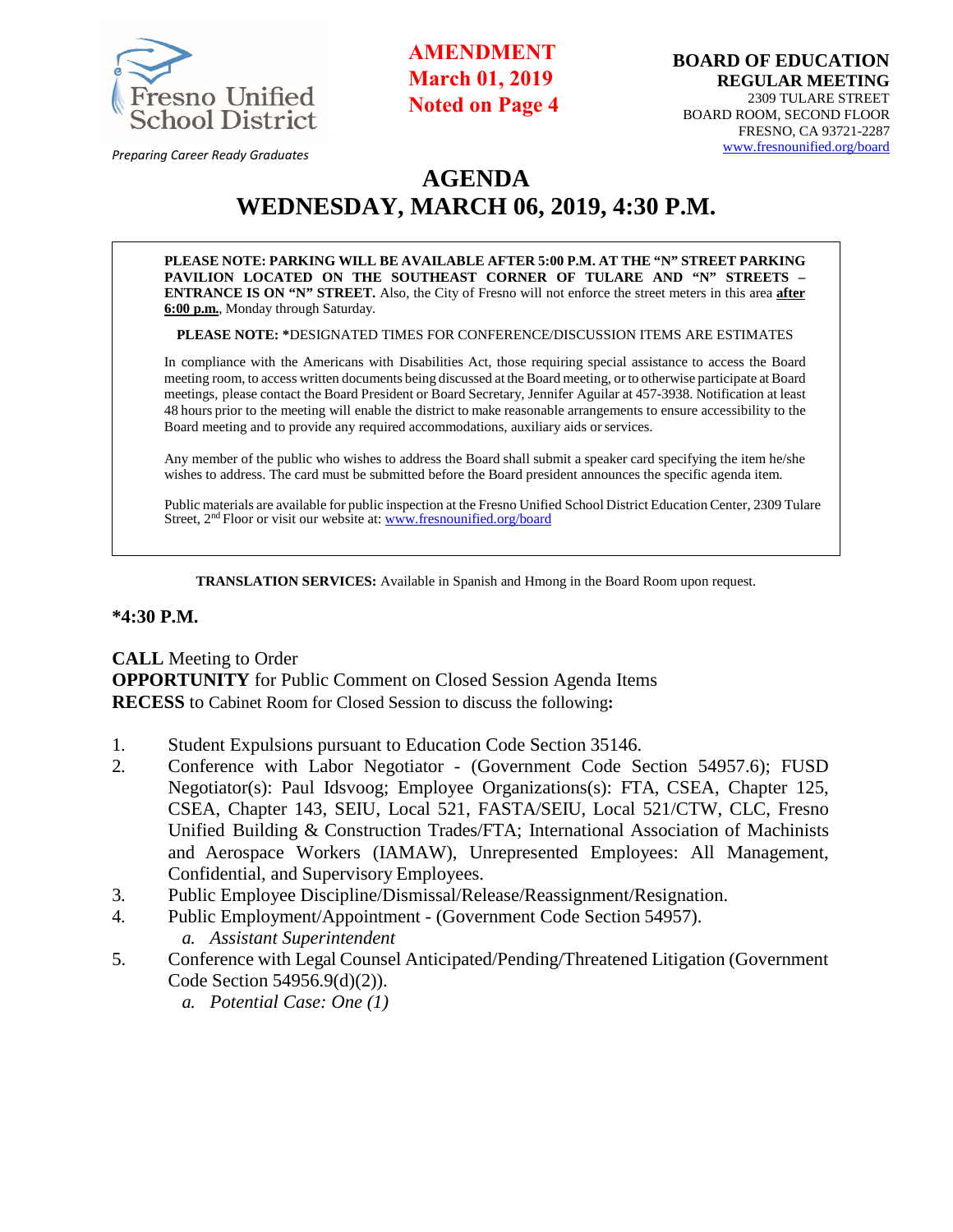**6:00 P.M., RECONVENE** and report action taken during Closed Session, if any.

### **PLEDGE OF ALLEGIANCE**

A student board representative from JE Young will lead the flag salute.

### **HEAR Reports from Student Board Representatives**

An opportunity is provided to hear comments/reports from Student Board Representatives from JE Young. Contact person. Kim Mecum, telephone 457-3731.

### **HEAR Report from Superintendent**

### **OPPORTUNITY for Public Comment on Consent Agenda Items**

**ALL CONSENT AGENDA** items are considered to be routine by the Board of Education and will be enacted by one motion. There will be no separate discussion of items unless a Board member so requests, in which event, the item(s) will be considered following approval of the Consent Agenda.

## **A. CONSENT AGENDA**

### **A-1, APPROVE Personnel List**

Included in the Board binders is the Personnel List, Appendix A, as submitted. The Superintendent recommends approval. Contact person: Paul Idsvoog, telephone 457-3548.

**A-2, ADOPT Findings of Fact and Recommendations of District Administrative Board** The Board of Education received and considered the Findings of Fact and Recommendations of District Administrative Panels resulting from hearings on expulsion and readmittance cases conducted during the period since the February 27, 2019 Regular Board meeting. The Superintendent recommends adoption. Contact person: Kim Mecum, telephone 457-3731.

### **A-3, APPROVE Agreement for Cultural Proficiency Training, Two Days (Phase I)**

Included in the Board binders is an agreement with Randall Lindsey. The Randall Lindsey agreement is in partnership with Randall and Delores Lindsey of the Center for Culturally Proficient Education for providing two days of strategic training in cultural proficiency for three leadership groups in the district organization: Cabinet and Executive level leadership, the Dimensions of Equity (DofE) Steering Committee, and Regional Lead Principals volunteering to represent their regions and sites. The presenters are lifelong educators with combined experience and knowledge that spans all levels of education. This training is foundational in our charge to address persistent access and academic gaps faced by students in the district. The Superintendent recommends approval. Fiscal Impact: Sufficient funds in the amount of \$20,000 are available in the Equity and Access budget. Contact Person: Lindsay Sanders, telephone 457-3471.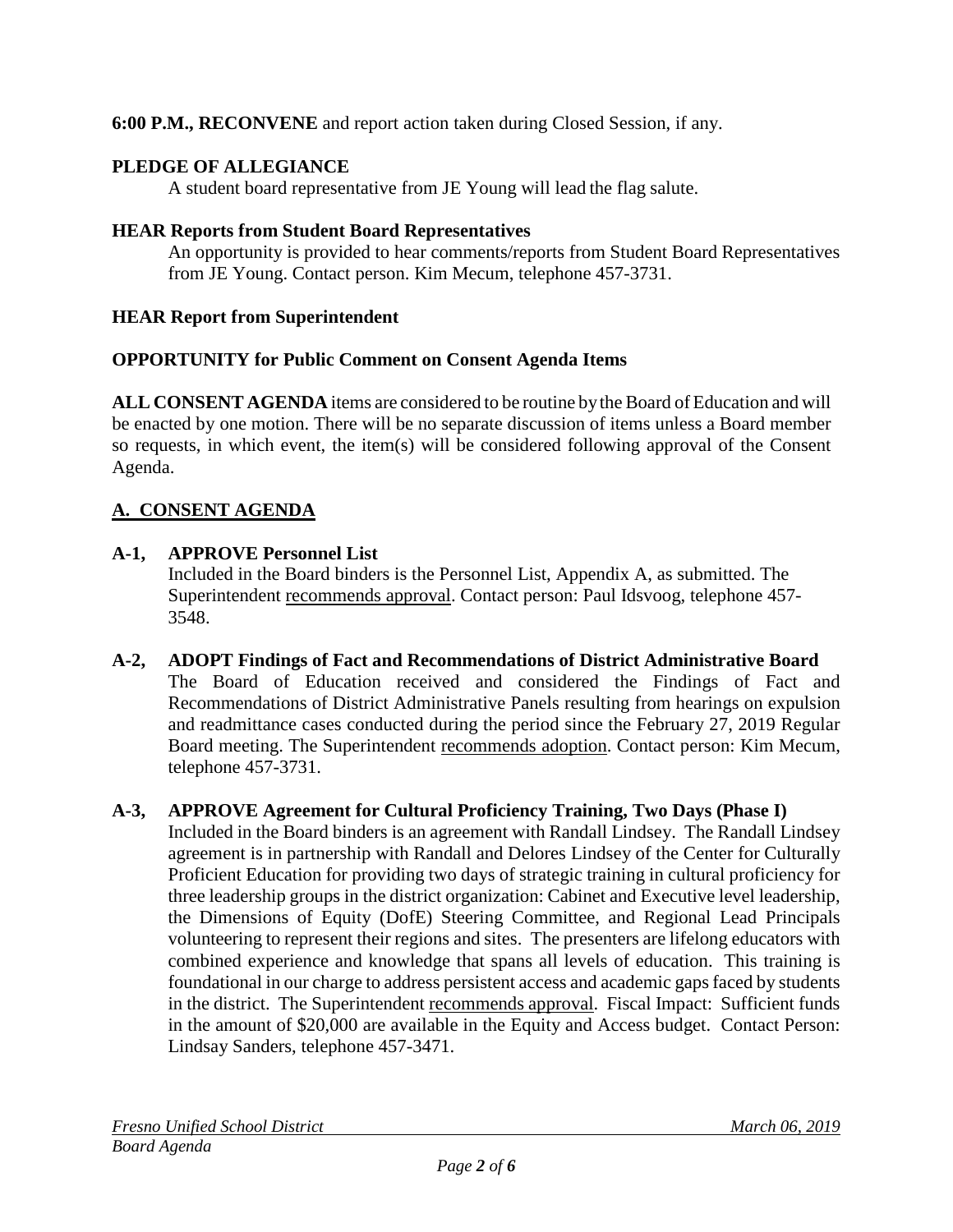#### **A. CONSENT AGENDA** - *continued*

#### **A-4, APPROVE Amendment to Agreement with Fresno County Superintendent of Schools**

Included in the Board binders is an amendment to the agreement with the Fresno County Superintendent of Schools to provide educational services to an identified group of expelled students through the Project HOPE program. The Superintendent recommends approval. Fiscal Impact: There is no fiscal impact to the district. Contact Person, Kim Mecum, telephone 457-3731.

#### **A-5, APPROVE Grant Applications for the 2019/20 Fresh Fruit and Vegetable Program** It is recommended the Board approve submission of applications for grant funding to the California Department of Education for the 2019/20 Fresh Fruit and Vegetable Program (FFVP). The FFVP provides daily fresh fruit and vegetable snacks to elementary school students. Funding applications will be submitted for all 69, K-6 and K-8 schools that meet the eligibility criteria of 50% or more students eligible for free/reduced-price meals, and grant awards will be based on these percentages. Fresno Unified has received FFVP grant funding for multiple years, and leads the state in the number of schools participating. The Superintendent recommends approval. Fiscal Impact: Grant funds of \$50-\$75 per student, based on State funding availability, support the purchase of fruits and vegetables. Food Services staff provide program oversight. Contact person: Karin Temple, telephone 457-3134.

#### **A-6, APPROVE Purchase of Fitness/Weight Equipment and Related Facility Improvements for Hoover and McLane High Schools** It is recommended the Board approve the purchase of new weight/fitness equipment for Hoover and McLane High Schools to provide expanded Physical Education (PE) opportunities for students of all abilities, promote more effective conditioning, support healthy fitness habits, and foster increased athletic competitiveness. Providing high quality, state-of-the-art equipment will increase equity among high schools. This is the third and final phase of the high school fitness/weight rooms improvement project. The total cost of equipment for all phases is \$1.356 million. The phasing approach aligned the financial commitment to additional one-time funds being recognized in the General Fund. The cost of facility improvements related to the projects (flooring and paint) is recommended to be supported by Measure X. The Superintendent recommends approval. Fiscal Impact: Funding of \$371,000 for fitness/weight equipment is the result of recognized savings in the Unrestricted General Fund Reserve and will be made available pending approval of the Second Interim Financial Report; estimated funding of \$150,000 for related facility improvements (flooring and painting) is available in the Measure X Fund. Contact person: Karin Temple, telephone 457-3134.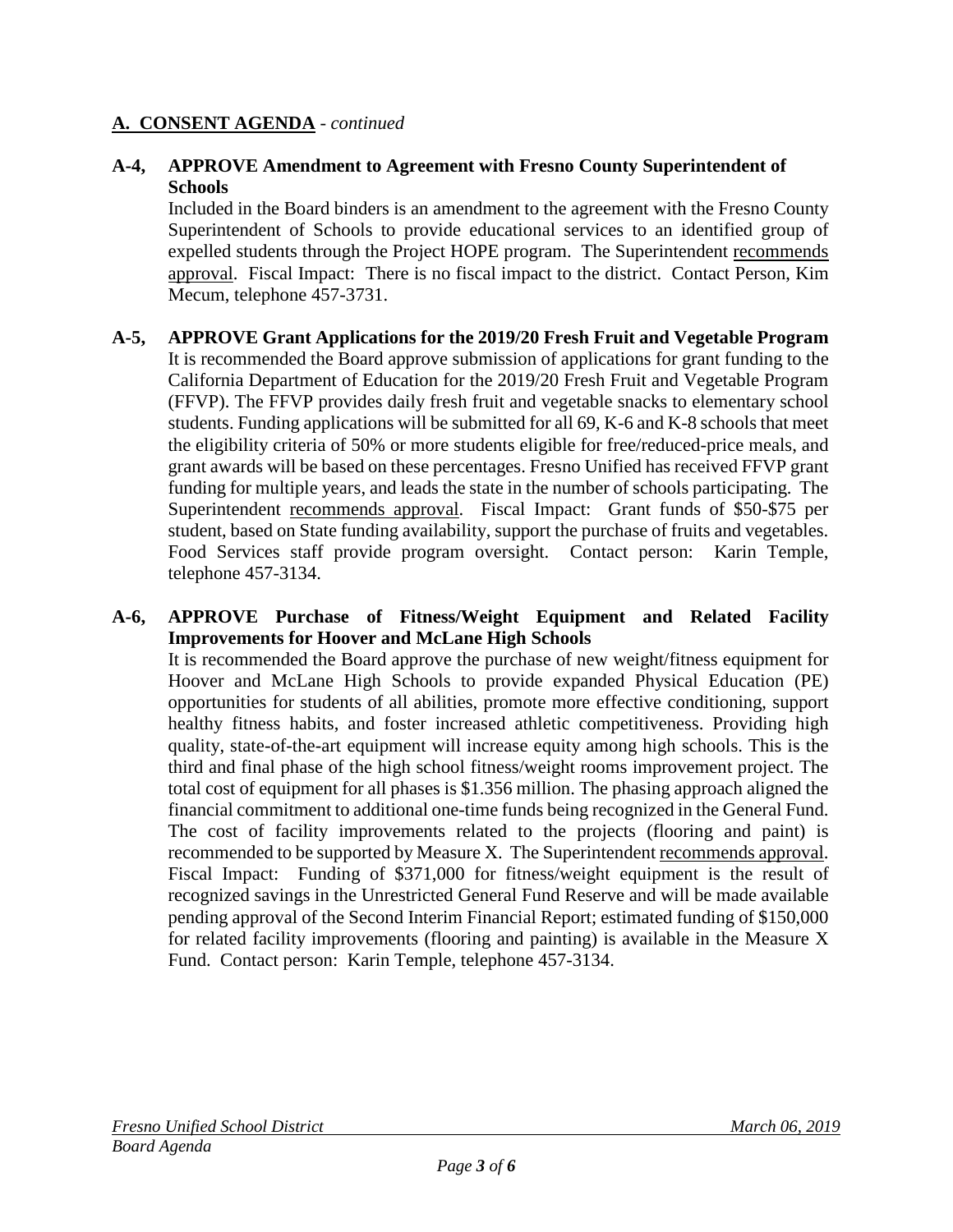### **A. CONSENT AGENDA** - *continued*

#### **A-7, APPROVE Proposed Revisions for Board Policies 5141.52, 5144, 6142.3 (New), 6152.1 (New), and 6178**

Included in the Board binders are proposed revisions for five Board Policies (BP); these revisions meet the legal mandates and are the recommendations made by the California School Boards Association. The Board Policies are as follows:

- BP 5141.52 Suicide Prevention
- BP 5144 Discipline
- (New) BP 6142.3 Civic Education
- (New) BP 6152.1 Placement in Mathematics Courses
- BP 6178 Career Technical Education

The Superintendent recommends approval. Fiscal Impact: There is no fiscal impact to the district. Contact Person: David Chavez, telephone 457-3566.

#### **END OF CONSENT AGENDA (ROLL CALL VOTE)**

#### **UNSCHEDULED ORAL COMMUNICATIONS**

Individuals who wish to address the Board on topics within the Board's subject matter jurisdiction, but **not** listed on this agenda may do so at this time. If you wish to address the Board on a specific item that is listed on the agenda, you should do so when that specific item is called.

While all time limitations are at the discretion of the Board President, generally members of the public will be limited to a maximum of three (3) minutes per speaker for a total of thirty (30) minutes of public comment as designated on this agenda. Any individual who has not had an opportunity to address the Board during this initial thirty (30) minute period may do so at the end of the meeting after the Board has addressed all remaining items on this agenda. Without taking action and only as expressly permitted by Board Bylaw 9323, Board members may ask questions, make brief announcements, or provide a brief response to statements presented by the public about topics raised in unscheduled oral communications. Board members must be recognized by the President in order to speak and will generally be limited to no more than one (1) minute each for this purpose. The Board President shall have the discretion to further limit Board members' opportunity to speak on topics raised in unscheduled oral communications to ensure the orderly and efficient conduct of district business.

Members of the public with questions on school district issues may submit them in writing. The Board will automatically refer to the Superintendent any formal requests that are brought before them at this time. The appropriate staff member will furnish answers to questions.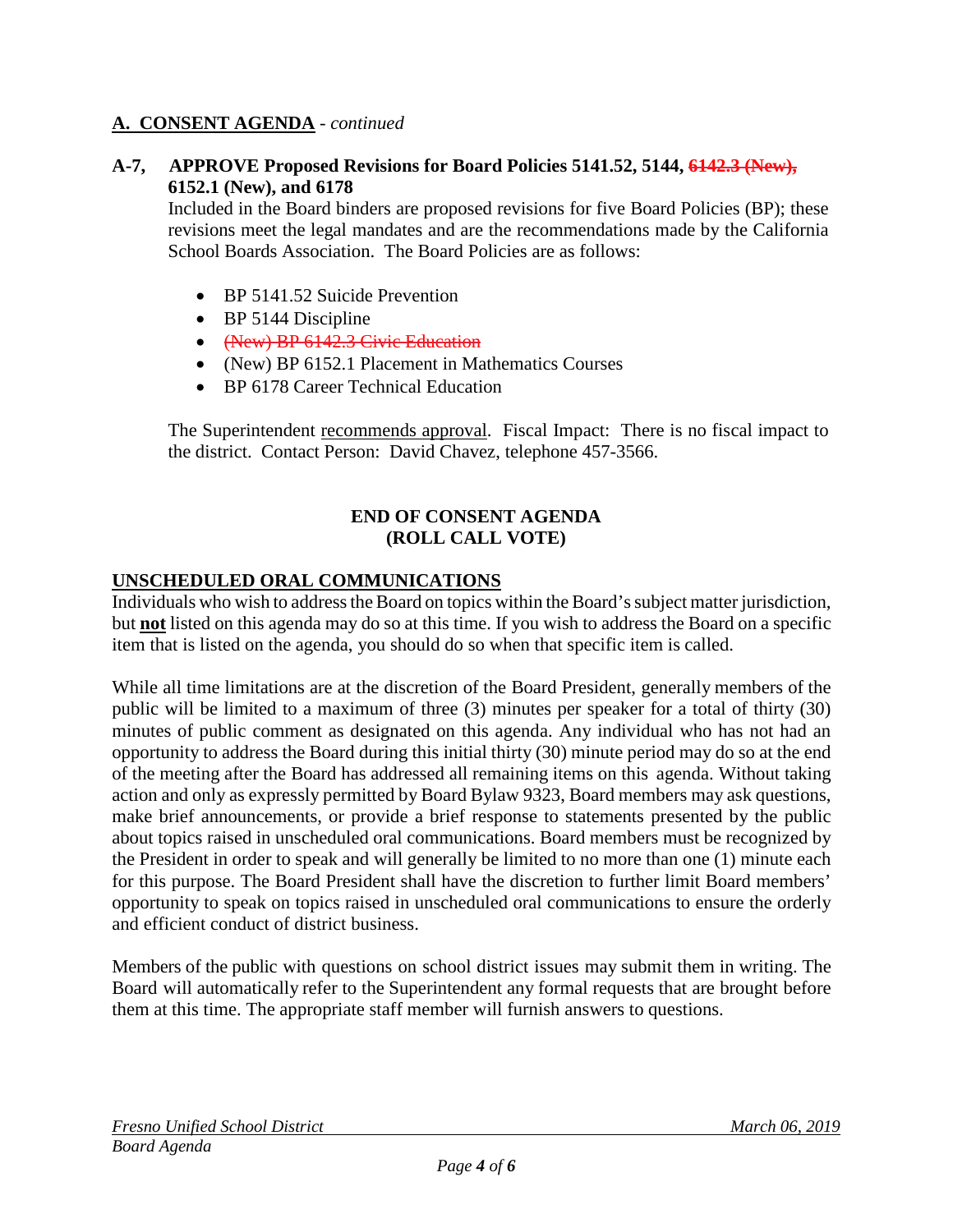### **B. CONFERENCE/DISCUSSION AGENDA**

### **6:30 P.M.**

#### **B-8, PRESENT and DISCUSS the 2018/19 African American Academic Acceleration Task Force Presentation and ACCEPT the Recommendations**

Included in the Board binders is the 2018/19 African American Academic Acceleration (A4) Task Force presentation. A4 is requesting the Board to consider accepting the recommendations included in the presentation.

The A4 Task Force commenced on May 29, 2018 with six sessions through December 6, 2018 with the vision to bring together stakeholders from Fresno Unified and the surrounding community to reach shared consensus and direction for programmatic, policy and practice solutions for accelerating African American youth academically in Fresno. The Superintendent recommends acceptance of the recommendations. Fiscal Impact: There is no fiscal impact to the district at this time. Contact person: Wendy McCulley, telephone 457-3749.

### **7:00 P.M.**

#### **B-9, PRESENT and DISCUSS the 2019/20 Strategic Budget Development**

The 2019/20 Governor's Proposed Budget was released on January 10, 2019. The Board of Education has discussed the Governor's proposal and the potential impacts on Fresno Unified, as well as the strategic budget development process, at the following Board of Education meetings:

- January 16, 2019 February 13, 2019
- 
- January 30, 2019 February 27, 2019
- 

On March 6, 2019, staff and the Board will continue budget development discussions. Fiscal impact: Not available at this time. Contact person: Ruth F. Quinto, telephone 457- 6226.

### **7:30 P.M.**

#### **B-10, PRESENT and APPROVE the 2019/20 Second Interim Financial Report with a Positive Certification**

California school districts are required to approve interim financial reports twice each fiscal year. Fresno Unified School District's 2018/19 Second Interim Financial Report is presented for approval and reflects a positive certification of the district's financial condition. The report is based on the January 31, 2019 year-to-date revenue and expenditures as required by state law. The Superintendent recommends approval of the Second Interim Financial Report for submission to the County Superintendent of Schools. Fiscal impact: A positive certification reflects the district has the required reserve for economic uncertainties (2%) and has a positive cash balance for the current year and two subsequent years. In addition, the support material reflects a multi-year projected budget for the Unrestricted General Fund and utilizes the state assumptions developed by the California County Superintendents Educational Services Association. Contact person: Ruth F. Quinto, telephone 457-6226.